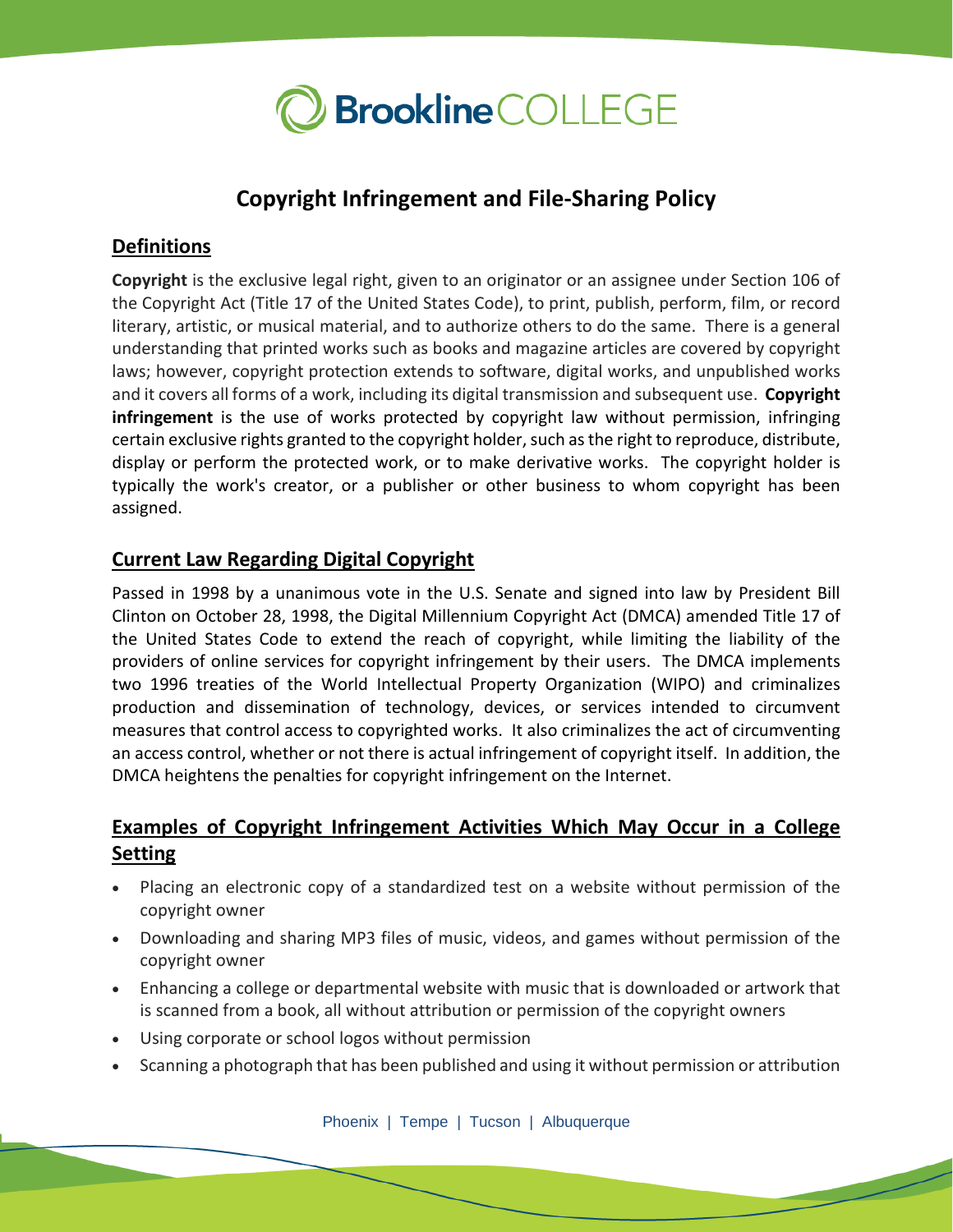- Downloading licensed software from non-authorized sites without the permission of the copyright or license holder
- Placing a number of full-text articles on a web page that is not password protected and allowing the web page to be accessible to anyone who can access the Internet
- Making a movie file or a large portion of a movie available on a website without permission of the copyright owner

# **College Policy**

Brookline College prohibits violations of copyright, license restrictions, and authorial integrity. Distributing or receiving materials protected by copyright without permission of the copyright owner may be in violation of federal or state law and/or College policy. Violations may be grounds for sanctions or terminations and may be subject to civil or criminal penalties. Civil remedies can include an award of monetary damages (substantial statutory damages per work infringed, or actual damages and of equipment used to produce the copies).

Computer use by students in classrooms and labs isstrictly for educational purposes. The sharing of copyrighted works is prohibited over Brookline College's network through the use of email, web pages, and peer-to-peer file sharing software. The unauthorized distribution of copyrighted material, including unauthorized peer-to-peer file sharing, may subject students to disciplinary action as well as civil and criminal liabilities. This policy applies to computers owned by Brookline College as well as personal computers which may be using the Brookline College's network or working with Brookline documents.

It is the responsibility of those reproducing materials to ensure the reproduction is consistent with U.S. Copyright law. Brookline College reserves the right to suspend or terminate network access to any user who violates this policy, and network access may be suspended if any use is impacting the network's operations. Violations may be reported to appropriate authorities for criminal or civil prosecution.

# **Summary of Civil and Criminal Penalties for Violation of Federal Copyright Laws**

Penalties for copyright infringement include civil and criminal penalties. In general, anyone found liable for civil copyright infringement may be ordered to pay either actual damages or "statutory" damages affixed at not less than \$750 and not more than \$30,000 per work infringed. For "willful" infringement, a court may award up to \$150,000 per work infringed. A court can, at its discretion, also assess attorneys' fees and/or other costs. For details, refer to Title 17, United States Code, Sections 504, 505. Willful copyright infringement can also result in criminal penalties, including imprisonment of up to five (5) years and fines of up to \$250,000 per offense. For more information, please see the website of the U.S. Copyright Office at [www.copyright.gov.](http://www.copyright.gov/)